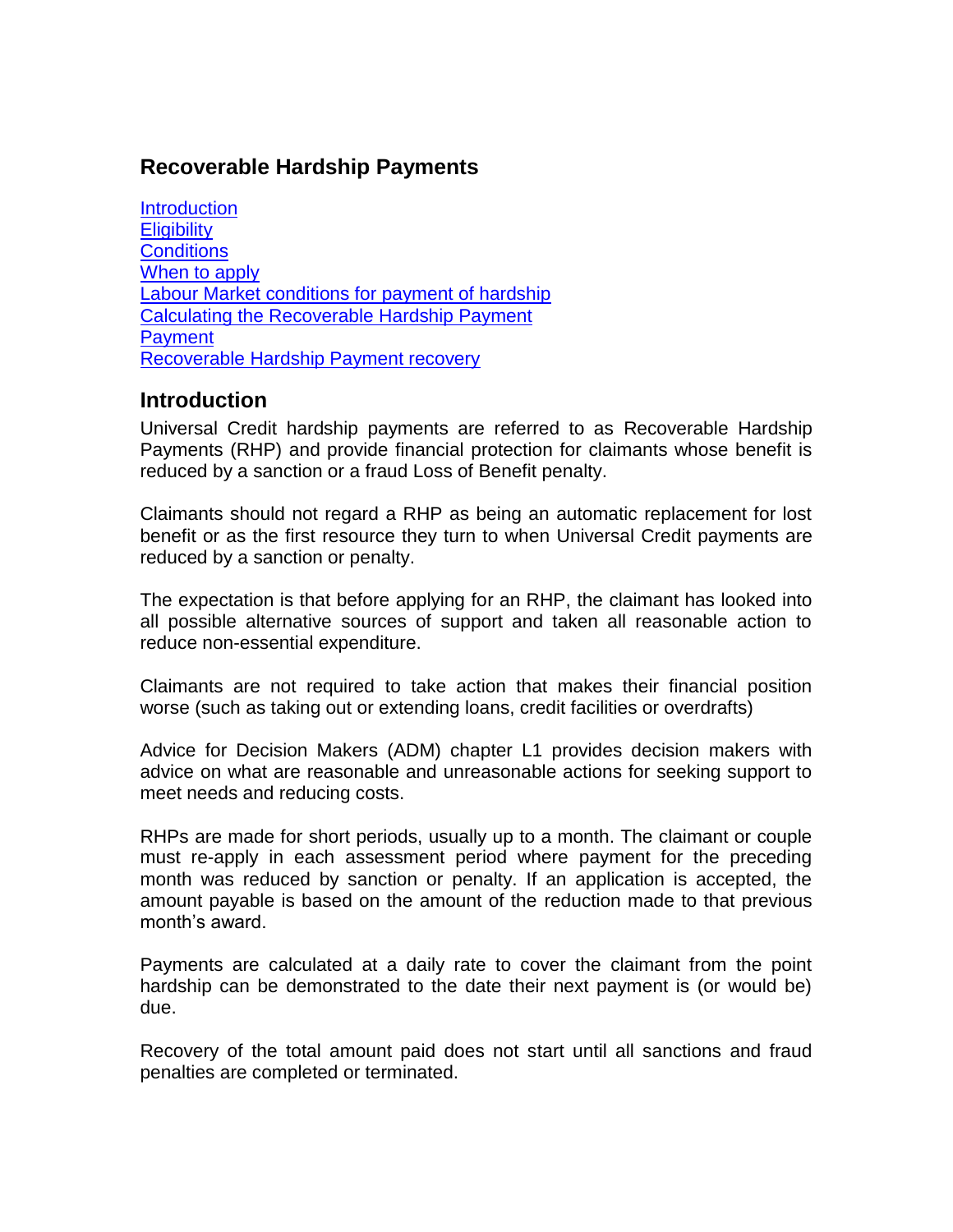At every appropriate intervention, the claimant must be made aware of the availability of a RHP if a sanction is applied.

This is especially relevant if a sanction doubt is being raised, at which time the claimant must also be informed of the RHP eligibility requirements as well as how and when to apply

## <span id="page-1-0"></span>**Eligibility**

Before completing and submitting a RHP application, a basic check must be undertaken of the claimant's circumstances to ensure they will be eligible. The following criteria must be met:

- the sanctioned claimant should be aged 18 or over (this restriction does not apply to a claimant subject to a fraud Loss of Benefit penalty)
- the single claimant or couple have received a payment reduced by a sanction or fraud Loss of Benefit penalty (or would have done if it was not reduced to nil
- the sanctioned claimant or couple have had their award reduced at the daily rate equal to 100% of the Standard Allowance (or half that for a member of a couple) for higher, medium or low-level sanctions

Those claimants whose sanction applies at 40% of their Standard Allowance (or half that for a member of a couple) are not eligible for a RHP. This is because the amount of benefit remaining is equal to the maximum available as a RHP. These claimants include:

- 16/17 year olds (except where they are in a joint claim and that partner is aged 18 or over and has been subject to a higher, medium or low-level sanction)
- those in the Work Focused Interview only conditionality group
- those whose higher, medium or low-level sanction is reduced to 40% because they are in No Work Related Requirements group because they are:
- responsible for a child under 1-year-old (including foster parents)
- within 11 weeks before or 15 weeks after giving birth
- within a year of adopting a child

A claimant or couple are eligible to apply for hardship if their latest payment was only partially reduced by a sanction at 100% or 50% for a couple, of their Standard Allowance.

For example, if 20 days of a 30-day assessment period are reduced, claimants can apply for hardship at the point they demonstrate they cannot meet their immediate and basic needs.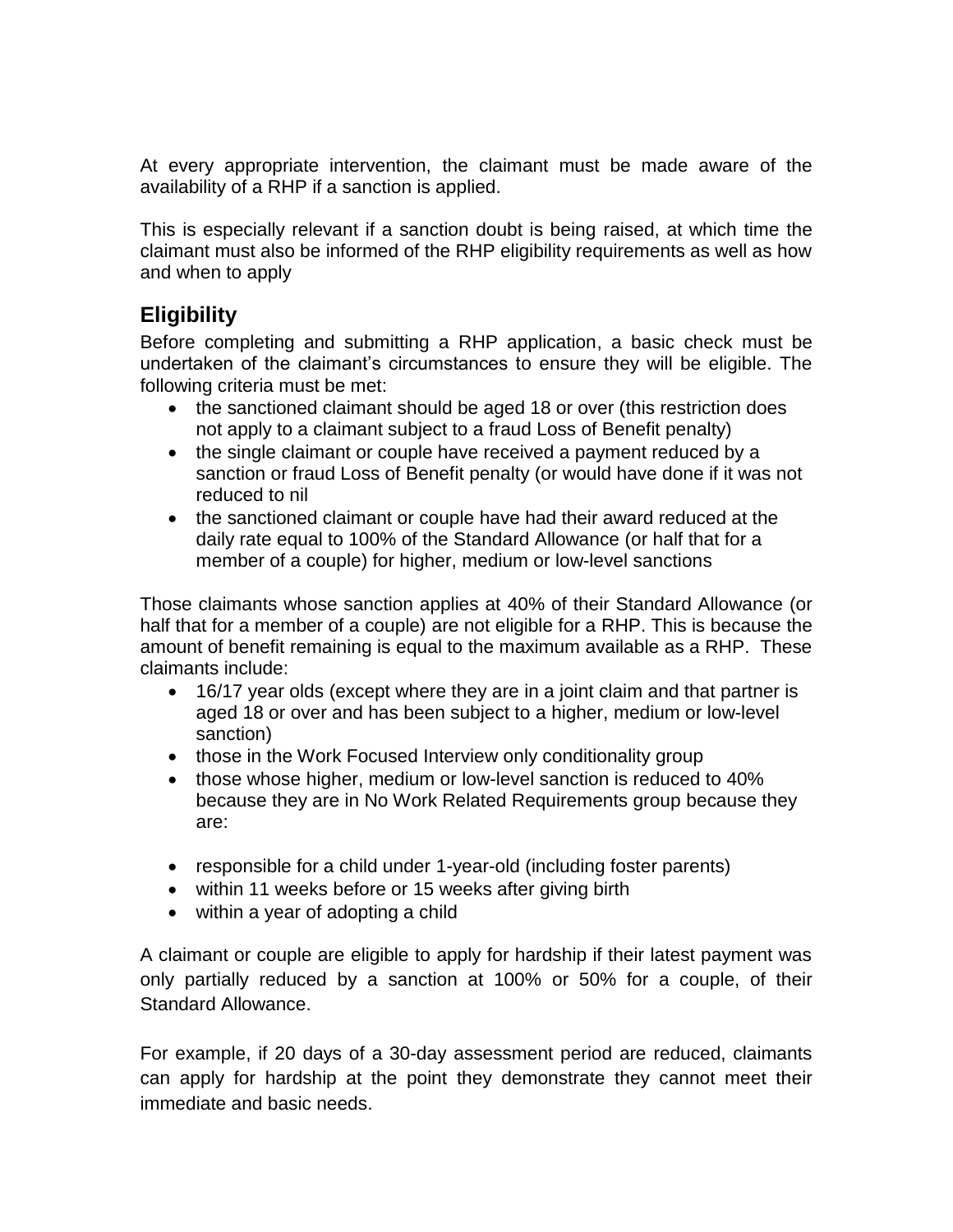# <span id="page-2-0"></span>**Conditions**

To receive a RHP, the claimant or each member of a couple must demonstrate they are now meeting their work-related requirements and cannot meet their immediate, basic and essential needs.

A sanctioned single claimant or both members of a sanctioned couple must:

- have met all their work-related requirements in the previous 7 days to the date they apply for hardship
- have met the compliance condition for failure to meet any work preparation activities that led to a low-level sanction

All claimants subject to a sanction or a penalty must:

- accept that any payment is recoverable from future payments of Universal Credit, other benefits or via Debt Management (both members of the couple must accept this) once their award is no longer reduced by sanction or penalty
- not have already received a RHP in the current assessment period
- complete an application and submit any supporting information and evidence
- satisfy a decision maker that they have taken all reasonable actions to reduce non-essential costs and seek alternative sources of support demonstrate they are unable to meet their and any children for whom they are responsible for basic, immediate and essential needs for:
	- accommodation costs
	- heating needs
	- food requirements
	- hygiene needs

## <span id="page-2-1"></span>**When to apply**

A claimant cannot be in hardship until they have received a payment for less than they would normally have because of the application of a sanction or penalty. This date is the earliest a RHP application can be made.

Once a reduced payment is received, the claimant must be able to demonstrate they are at immediate risk of not being able to meet any of the four basic essential needs. While this is the case for all applicants, the ADM provides flexibility for circumstances where applications can be accepted in advance of when resources are expected to run out, such as where the claimant has childcare responsibilities.

A separate application must be made for each assessment period they receive a reduced (or nil) payment. This is to ensure the claimant or couple continually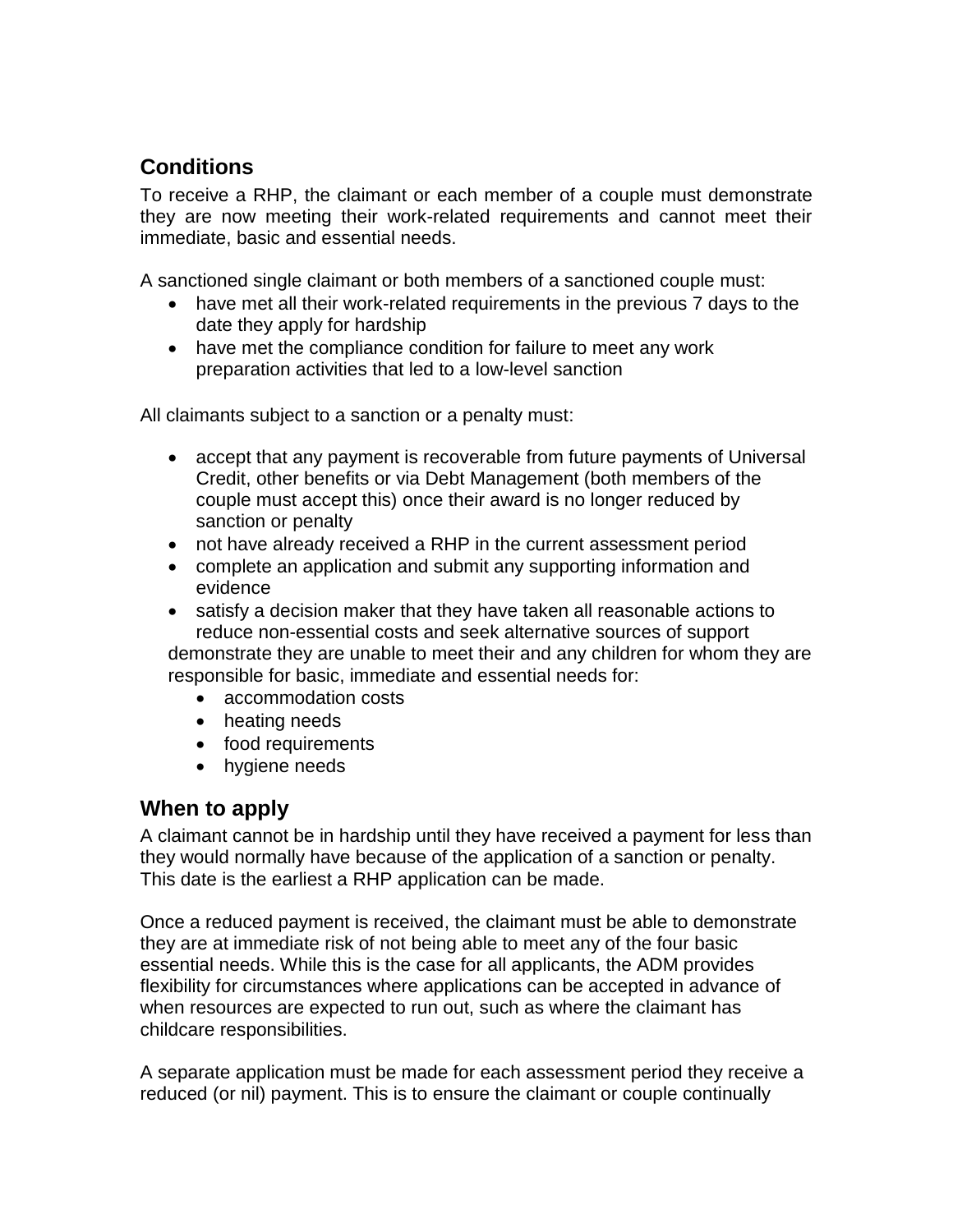demonstrate they are still in hardship and making efforts to reduce costs and support themselves.

## <span id="page-3-0"></span>**Labour Market conditions for payment of hardship**

The hardship provisions support the message that sanctions carry to encourage claimants to always do what is reasonable to look for/increase work or pay. This emphasises to claimants that they have a responsibility to manage their budget as a consequence of the action which lead to their loss of benefit.

To ensure sanctioned claimants are meeting their work-related requirements at the time of application for hardship, they must meet the following conditions:

- the claimant, or each member of a couple, must have met the compliance condition for any low or lowest-level sanction (this means any open-ended period of sanction has been brought to a close)
- the claimant, or each member of a couple, must have met all their work related activity requirements (work search and availability) in the 7days before applying for a recoverable hardship payment - a RHP cannot be received if there is an outstanding doubt that a claimant (or their partner if they have one) has recently failed to meet their work-related requirements in the 7 day period prior to submission of the application (however, if the doubt is outstanding, a decision on this is needed, and must be prioritised - if the doubt is outstanding because the claimant needs to provide more information, for example - good reason information or evidence, remind the claimant and explain the application cannot proceed until a decision has been made on the potential sanction)

If a claimant has not complied with a work preparation activity, they must be given the opportunity to meet that condition in order for their application to proceed.

## <span id="page-3-1"></span>**Calculating the Recoverable Hardship Payment**

RHPs are linked to the amount of sanction or penalty reduction applied to the most recent monthly Universal Credit payment the claimant has received.

They are calculated at 60% of the reduction, on a daily basis, covering the period from the date an application is accepted to the date before the next monthly payment of Universal Credit is (or would be) due.

If this period is 7 days or less, the RHP amount can be extended to whichever of the below is the earliest date:

- the day before payment for the following month is due
- when the sanction or penalty ends